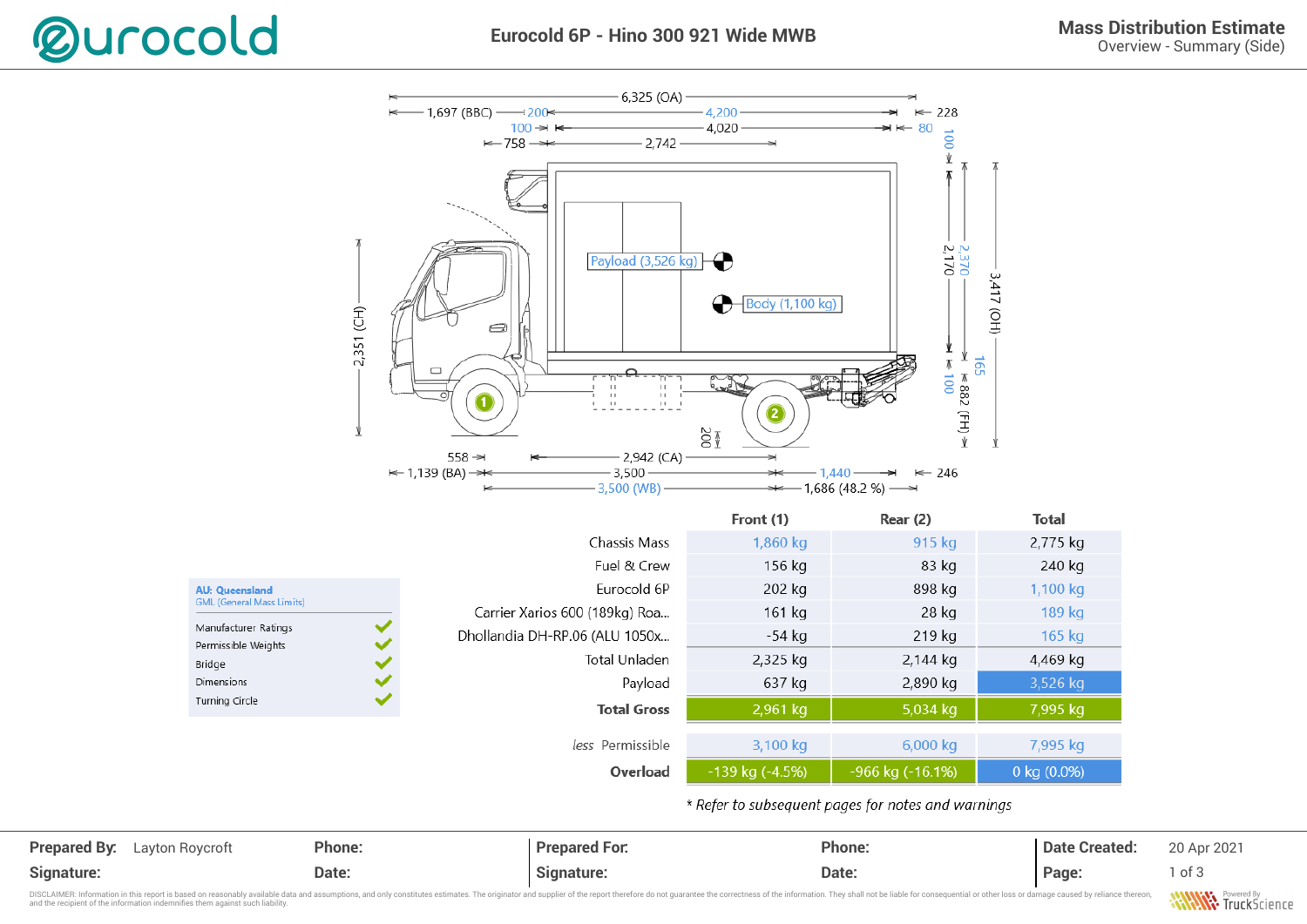

## **Signifcant Dimensions**

| Theoretical Wheelbase | $3,500$ mm         |
|-----------------------|--------------------|
| Track Width - Front   | 1,655 mm           |
| Track Width - Rear    | $1,660$ mm $\vert$ |

## **Centre of Gravity & Weight Distribution - Vehicle**

| <b>Description</b>                            | <b>Horizontal COG *</b> | Vertical COG * | Lateral COG *   | <b>Front</b> | Rear       | <b>Total</b> |
|-----------------------------------------------|-------------------------|----------------|-----------------|--------------|------------|--------------|
| Hino 300 921 Wide 6A (GVM=7995) Leaf          | $1,154$ mm              | 646 mm         | 0 <sub>mm</sub> | 1,860.0 kg   | 915.0 kg   | 2,775.0 kg   |
| Fuel Tank 1                                   | $1,850$ mm              | 651 mm         | 713 mm          | 75.2 kg      | 84.4 kg    | 159.6 kg     |
| Crew 1st Row                                  | $-50$ mm                | 1,400 mm       | 0 <sub>mm</sub> | $81.1$ kg    | $-1.1$ kg  | 80.0 kg      |
| Eurocold 6P                                   | $2,858$ mm              | 1,719 mm       | 0 <sub>mm</sub> | 201.8 kg     | 898.2 kg   | 1,100.0 kg   |
| Carrier Xarios 600 (189kg) Road-Standby+evap. | $521$ mm                | 3,068 mm       | 0 <sub>mm</sub> | 160.9 kg     | $28.1$ kg  | 189.0 kg     |
| Dhollandia DH-RP.06 (ALU 1050x1500mm - 165kg) | 4,654 mm                | 491 mm         | 0 <sub>mm</sub> | $-54.4$ kg   | 219.4 kg   | 165.0 kg     |
| Payload                                       | 2,868 mm                | 2,232 mm       | 0 <sub>mm</sub> | 636.8 kg     | 2,889.6 kg | 3,526.4 kg   |
| <b>Total</b>                                  | $2,204$ mm              | 1,555 mm       | <b>22 mm</b>    | 2,961.4 kg   | 5,033.6 kg | 7,995.0 kg   |

\* Horizontal COG is measured from Theoretical Wheelbase start; Vertical COG is measured from the ground; Lateral COG from the centre

| <b>Prepared By:</b><br>Layton Roycroft                                                                                                                                                                                         | Phone: | <b>Date Created:</b> | 20 Apr 2021         |
|--------------------------------------------------------------------------------------------------------------------------------------------------------------------------------------------------------------------------------|--------|----------------------|---------------------|
| <b>Prepared For.</b>                                                                                                                                                                                                           | Phone: | Page:                | $2$ of $3$          |
| DISCLAIMER: Information in this report is based on reasonably available data and assumptions, and only constitutes estimates. The originator and supplier of the report therefore do not quarantee the correctness of the info |        |                      | <b>ANAMAZAS</b> Por |